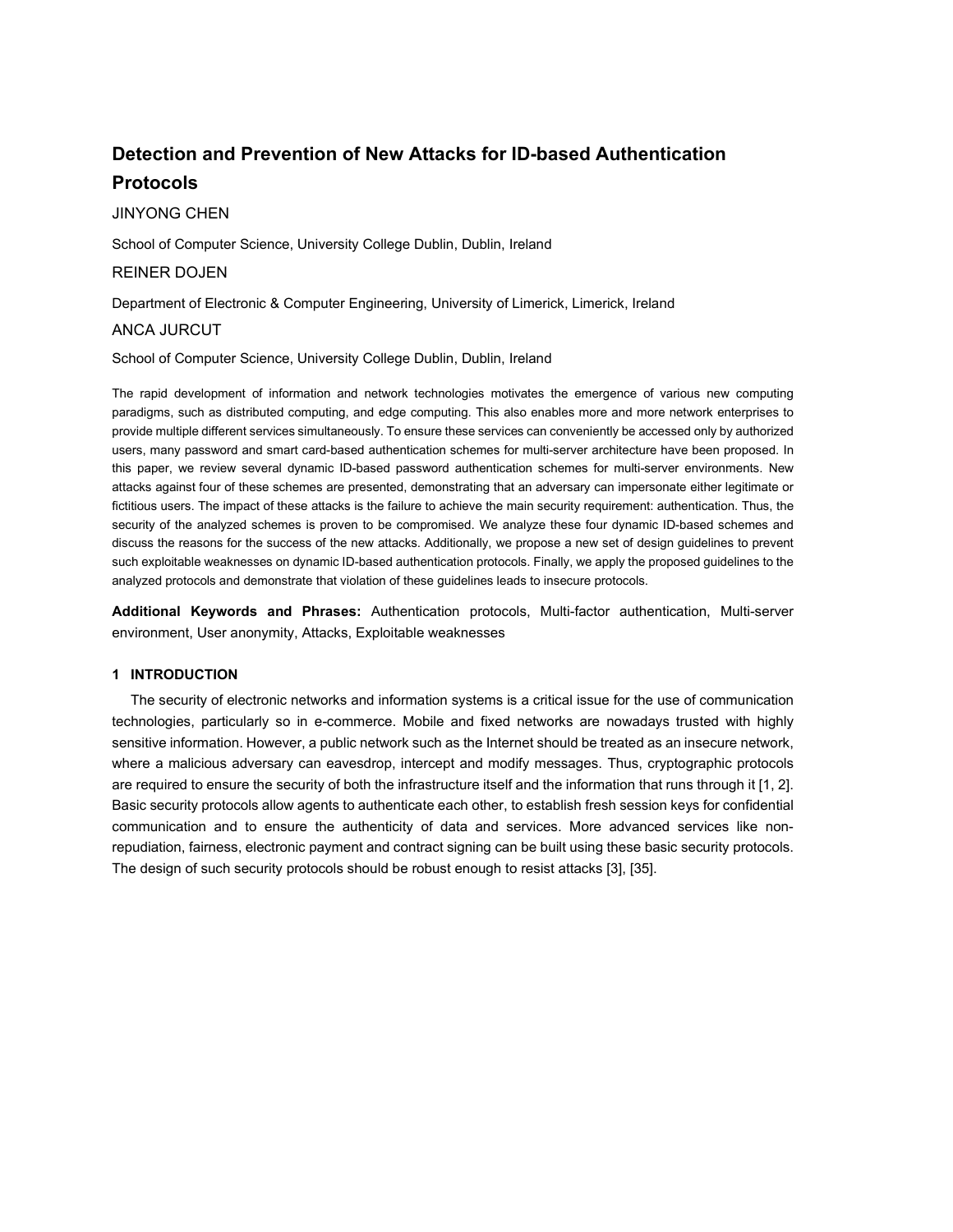While password-based authentication or other single factor authentication schemes are comparatively simple to implement, they offer limited security. On the other hand, multi-factor authentication schemes are more complex to implement, but they provide superior security [4]. Multi-factor authentication schemes require participants to present at least two separate authentication factors from the following categories:

- *Knowledge Factors:* Participants need to prove knowledge of a secret, such as a password, passphrase or personal identification number (PIN).
- *Possession Factors:* Participants need to prove possession of a security token, such as a smart card, dongle or wireless tag.
- *Inherence Factors:* Factors associated with the participant, usually based on biometric techniques such as fingerprint scanning, retina scanning and voice or face recognition.

Many multi-factor authentication schemes that are based on different authentication factors have been proposed [4, 5, 6, 7]. Further, many applications require protection of the users' anonymity. This can be achieved by replacing the true identity of users in any transmission with a dynamic identity [8, 9]. Additionally, as more and more services are offered online, users are likely to access resources on multiple servers. If all servers act independently of each other, then users need to register for each server and they are provided each time with a different set of credentials (identities, passwords, possession factors). Consequently, users need to manage their corresponding credentials. Thus, in multi-server environments, it is desirable that users perform a single registration and use a single set of credentials to access individual servers.

**Contribution of this paper.** In this paper, we reveal hitherto unknown weaknesses in the authentication schemes of Liao and Wang [11], Hsiang and Shih [12], Lee et al. [13] and Li et al. [10] and we present new attacks that exploit these weaknesses. We discuss why these new attacks succeed and we propose a new set of design guidelines to prevent such exploitable weaknesses on dynamic ID-based authentication protocols.

The remainder of this paper is organized as follows: Section 2 discusses related works and review several dynamic ID-based authentication schemes. In Section 3 we reveal hitherto unknown weaknesses in the authentication schemes of Liao and Wang, Hsiang and Shih, Lee et al., and Li et al.; and we discuss the new attacks that exploit these weaknesses. In Section 4 we analyze the security weaknesses leading to the presented attacks; introduce a new set of design guidelines to prevent such exploitable weaknesses on dynamic ID-based authentication protocols and apply the proposed guidelines to the analyzed protocols. Section 5 concludes this paper.

## **2 RELATED WORK**

In 1981, Lamport [14] formulated a remote password authentication scheme to be used in an insecure communication environment. However, as in this scheme servers maintain authentication tokens in a verification table, it cannot resist an interpolation attack if an adversary breaks into any server [13]. T. Hwang et al. [15] proposed a non-interactive password authentication scheme using smart cards that operates without storing verification tables, but it does not scale well, as it suffers from a complicated registration phase and complex password change procedure. M.S. Hwang and Li [16] proposed a public key-based remote user authentication scheme using smart cards that also operates without maintaining verification tables. However, the M.S. Hwang and Li scheme is vulnerable to attack, where a legitimate, but malicious, user can impersonate other users [17]. Subsequently, many smart card-based authentication schemes using one-way hash functions have been published to improve computational efficiency [18, 19, 20, 21, 22, 23, 24].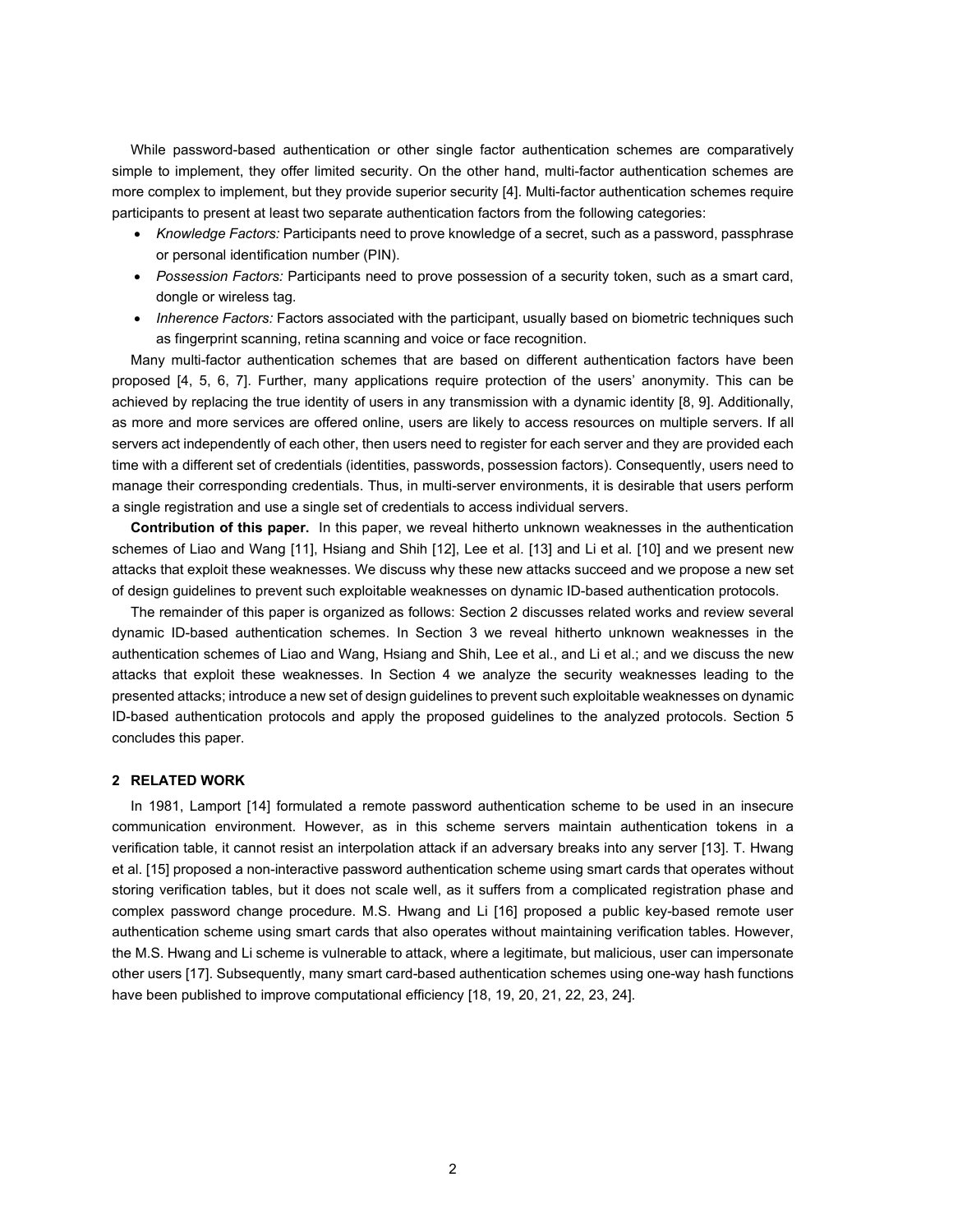All these schemes are designed for single server environments. In 2000, Lee and Chang [25] proposed a user identification and key distribution scheme for multi-server environments. Numerous smart card authentication schemes for multi-server environments have since been published: In 2001 Li et al. [26] proposed a remote user authentication scheme using neural networks that provides a single registration to enable access to different servers. However, Juang [27] observed that the Li et al. protocol provides only unilateral authentication and does not provide a session key agreement mechanism. Juang also proposed an efficient multi-server authentication and key agreement scheme based on a hash function. Chang and Lee [28] demonstrated that the Juang scheme was vulnerable to offline dictionary attacks and online guessing attacks if the secret value in the smart card was extracted. To amend the weakness and reduce the computational cost, they published an improved remote user authentication scheme. Tsaur et al. [29] revealed that the Chang and Lee protocol was vulnerable to insider attacks, spoofing attacks and registration centre spoofing attacks. They proposed an authentication scheme using the RSA cryptosystem and Lagrange interpolation polynomials for a multi-server environment. However, due to its high communication requirements and computational costs the Tsaur et al. scheme is not suitable for low-power devices such as smart cards [10]. Furthermore, these authentication schemes for multi-server environments do not protect the anonymity of users. They are based on static IDs, where users employ the same ID to access the remote server in subsequent connections. In static ID-based schemes, it is easy for an adversary to trace the source of communications to identify remote users [13]. Consequently, dynamic IDs that change with every connection request should be used to protect the anonymity of users.

In 2009, Liao and Wang [11] proposed a dynamic ID-based remote user authentication scheme to achieve user anonymity. This scheme uses hash functions to provide a robust mutual authentication mechanism for a multi-server environment. Further, Liao and Wang claimed that the scheme can achieve mutual authentication, provide two-factor security and guarantee users anonymity.

Hsiang and Shih [12] show that the Liao and Wang scheme is vulnerable to several attacks, including insider attacks, stolen smart card attacks, server spoofing and registration centre spoofing attacks. For example, if an adversary obtains a smart card by malicious means, the stored values can be extracted [30]. This allows the adversary to impersonate the legitimate owner of the smart card without knowing the password. Further, this scheme features poor reparability and fails to provide mutual authentication (due to calculation errors). To remedy these weaknesses, Hsiang and Shih proposed an improved version.

Lee et al. [13] demonstrated that the Hsiang and Shih scheme is vulnerable to several attacks, including masquerading attack and server spoofing attack. For example, any legal user Ui can impersonate any other legal user Uj to access remote servers without knowing the secret password of Uj. Further, this scheme also features poor reparability and fails to provide mutual authentication (due to calculation errors). To overcome the identified weaknesses, Lee et al. proposed a new dynamic ID-based authentication scheme.

Subsequently, Li et al. [10] revealed that the Lee et al. scheme does not provide authentication and cannot resist forgery attacks and server spoofing attacks. Furthermore, the personal password change phase is inefficient, as it requires communicating with the registration centre via a secure channel. Finally, Li et al. proposed an improved authentication and key agreement scheme to overcome the revealed weaknesses.

In the next section, we will demonstrate that the authentication schemes of Liao and Wang, Hsiang and Shih, Lee et al. and Li et al. contain further hitherto unknown critical flaws that can be exploited by an adversary.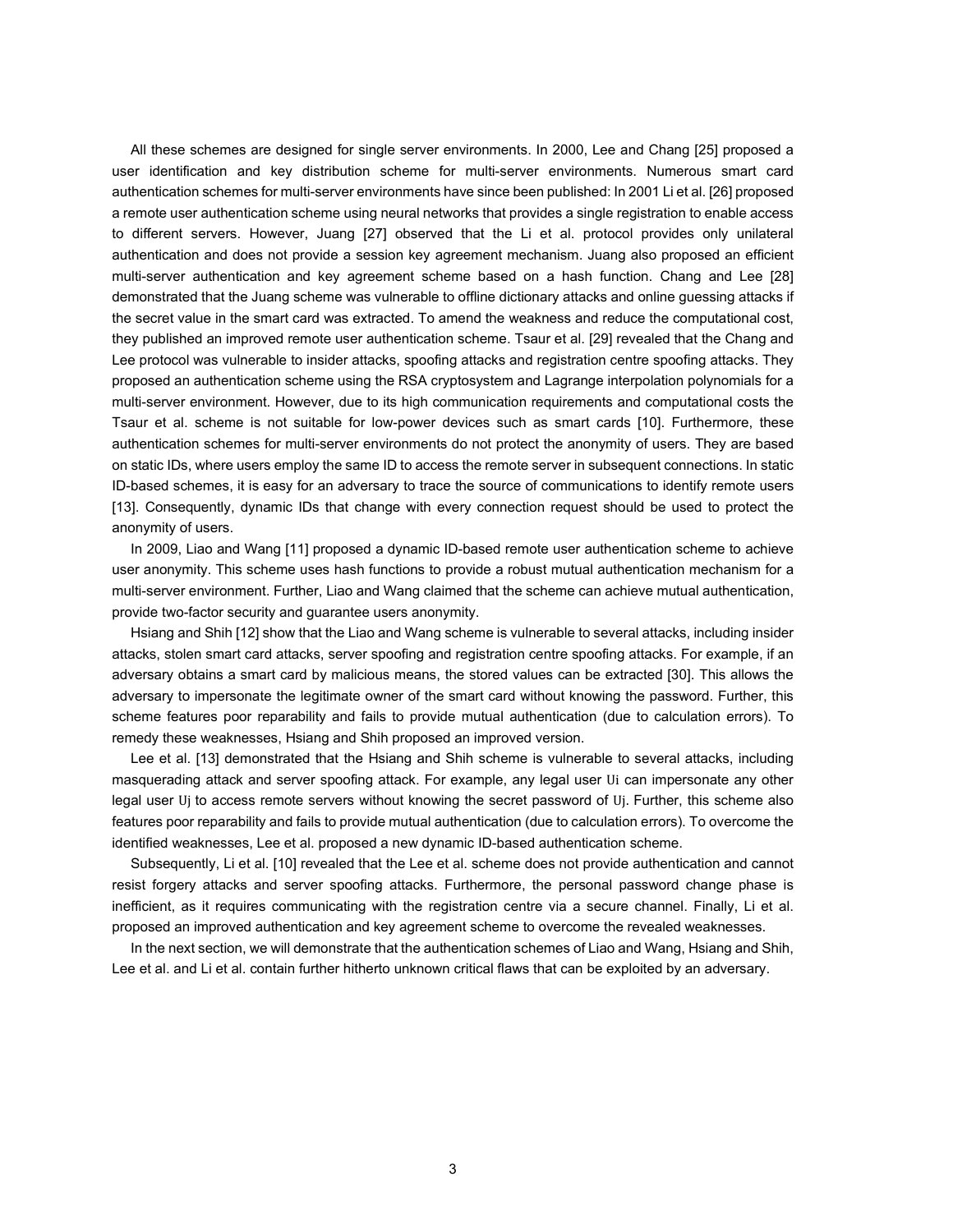## **3 NEW ATTACKS ON DYNAMIC ID-BASED PASSWORD AUTHENTICATION SCHEMES**

The dynamic ID-based password authentication schemes of Liao and Wang [11], Hsiang and Shih [12], Lee et al. [13] and Li et al. [10] work on the basis that it is not possible to simultaneously guess or compute the identity IDi and password PWi of user Ui in polynomial time. Further, they claim that their schemes are secure even if an attacker can extract values stored in smart cards as discussed in [30]. In essence, they attempt to achieve mutual authentication by principals demonstrating their ability to generate secret values.

However, we show that this approach is flawed and we reveal hitherto unknown weaknesses in these four protocols that can be exploited by an adversary. As a result of these weaknesses, the adversary can impersonate other users without knowing either their IDi or PWi. As authentication is the fundamental goal of these schemes, they do not achieve their primary objective and, therefore, should be considered insecure.

Our attacks on these schemes require that the adversary can extract stored values from a smart card. Further, the adversary in these attacks is either a legitimate user extracting values from his/her own smart card or an arbitrary entity who extracts values from a genuine card obtained through theft or other malicious means. While smart cards are widely considered to be tamper resistant, many authors of authentication schemes believe such assumption may be difficult in practice [needs a ref]. Also, the authors of the authentication schemes discussed in this section claim that their schemes are secure under the assumption that adversaries can extract secret information from the smart card [10, 11, 12, 13]. Table 1 summarizes the notations used throughout this paper.

| Notation    | Definitions                                        |  |
|-------------|----------------------------------------------------|--|
| Ui          | Arbitrary user                                     |  |
| Si          | Arbitrary server                                   |  |
| <b>RC</b>   | Registration centre                                |  |
| SC          | <b>Smart Card Reader</b>                           |  |
| IDi         | Unique identification of user Ui                   |  |
| Wi          | Unique password of user Ui                         |  |
| SIDi        | Unique identification of server Si                 |  |
| <b>DIDi</b> | Dynamic identity of user Ui                        |  |
| h(.)        | A one-way hash function                            |  |
| Krc         | The master secret key of registration centre       |  |
| Nb          | Nonce generated by user Ui at registration phase   |  |
| Ni          | Nonce generated by Ui's smart card                 |  |
| Nrc, Nr     | Secret numbers generated by registration centre    |  |
| ⊕           | The exclusive-or operation                         |  |
|             | The concatenation operation                        |  |
| $X^*$       | Distinguishes received values from stored values   |  |
| X'          | Distinguishes calculated values from stored values |  |
| ΧA          | Value forged by attacker                           |  |

#### Table 1: Definition of notations used in this paper

#### **3.1 New Attack against Liao and Wang Scheme**

In this section, we reveal a new attack against the scheme that allows an adversary to impersonate a fictitious user to access a server Sj.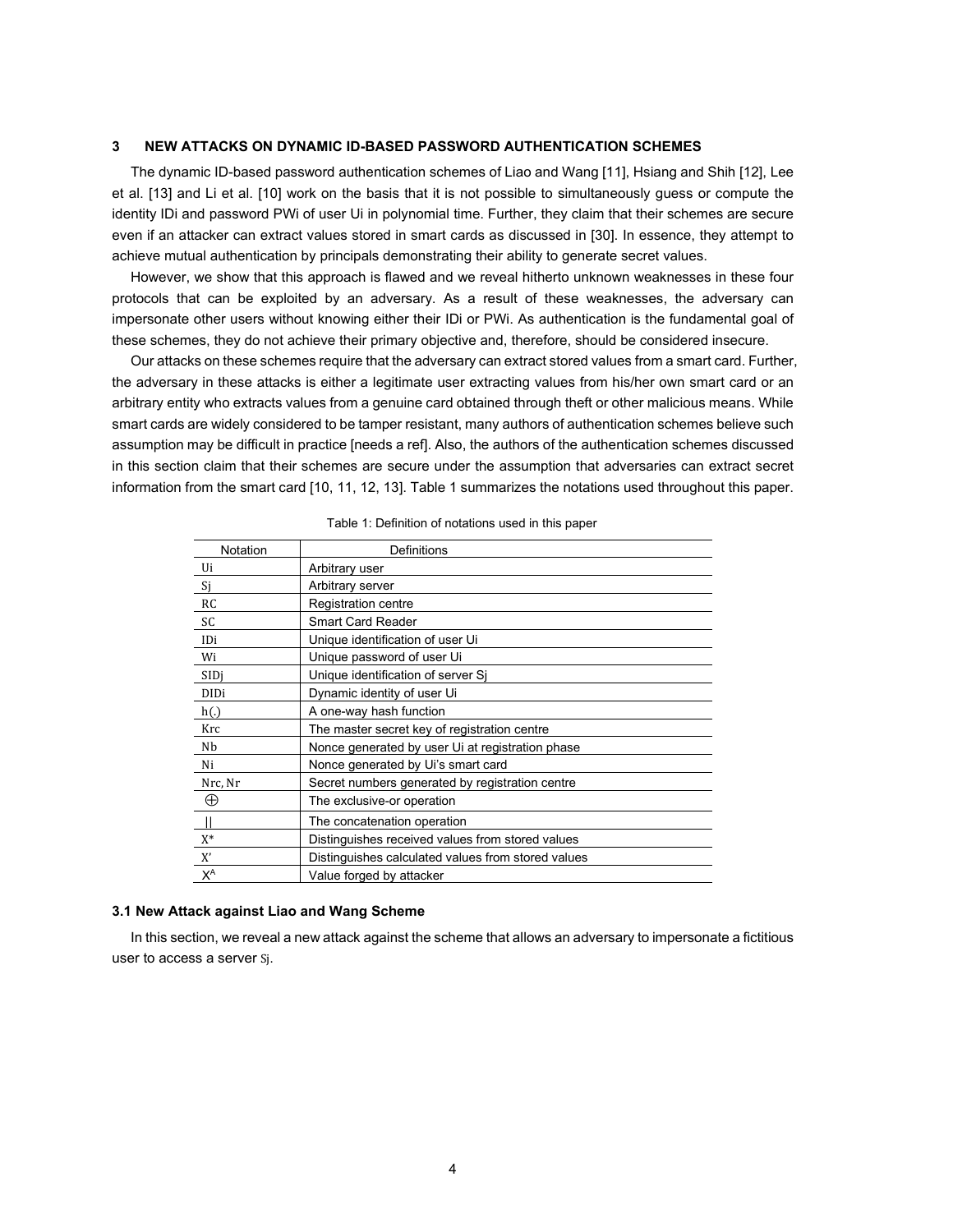## *3.1.1 Liao and Wang Scheme.*

The Liao and Wang scheme has four phases: Registration, Login, Authentication & Verification, and Password Change. Initially, the registration centre RC creates Nrc, Krc and distributes these to all registered servers. In the registration phase user Ui submits personal password PWi and identity IDi to RC, who returns a smart card containing (Vi, Bi, Hi, h(.), Nrc), where Ti = h(IDi || Krc), Vi = Ti  $\oplus$  h(IDi || PWi), Bi = h(PWi)  $\oplus$  h(Krc), Hi = h(Ti). Login and Authentication & Verification phases authenticate the user to the server with the following steps, where  $DIDi = h(PWi) \oplus h(Ti || Nrc || Ni);$   $Pii = Ti \oplus h(Nrc || Ni || SIDi);$   $Qi = h(Bi || Nrc || Ni);$   $SA = h(Bi)$ || Ni || Nrc || SIDj); UA = h(Bi || Nj || Nrc || SIDj); and  $SK = h(Bi || Nj || Nrc || SIDj)$ :

- 1. Login Request U->S: (DIDi, Pij, Qi, Ni),
- 2. Server Acknowledge S->U: (SA, Nj)
- 3. User Acknowledge U->S: (UA)
- 4. Message Exchange Using Session Key *SK*

The password change phase allows users to change their personal password frequently.

#### *3.1.2 New Attack against Liao and Wang Scheme to Impersonate Fictitious Users.*

In addition to the known weaknesses discussed in section 2, we show that the Liao and Wang scheme suffers from a hitherto unknown weakness that can be exploited by impersonating a fictitious user to server Sj. The server is not able to detect that an illegal request has been made and will accept the login request as a legitimate.

In this scenario, the adversary is a legitimate user  $Ua$  with genuine access credentials from the registration centre RC. The adversary retrieves the secret tokens (Va, Ba, Ha, h(.), Nrc) from his/her own smart card and obtains  $h(Krc) = Ba \bigoplus h(PWa)$ . Then the attack is mounted as follows:

A1. The adversary generates a random nonce NPWi to replace PWa. Another nonce NTi is generated to replace the value Ta. The adversary also computes the fictitious value  $Bi^A = h(N_{PW}) \oplus h(Krc)$ 

A2. As per the protocol description, the adversary generates nonce Ni and uses the obtained values to compute:

 $DID = h(PWi) \oplus h(Ti || Nrc || Ni) = h(N_{PWi}) \oplus h(N_{Ti} || Nrc || Ni)$ 

 $Pij = Ti \bigoplus h(Nrc || Ni || SIDi) = NTi \bigoplus h(Nrc ||Ni || SIDi)$ 

 $Qi = h(Bi || Nrc|| Ni) = h(BiA || Nrc || Ni)$ 

Subsequently, the adversary sends counterfeit login request ( $DIDi$ ,  $Pij$ ,  $Qi$ ,) to service provider  $Sj$ .

A3. Sj attempts to validate the request by computing:

Ti = Pij  $\oplus$  h(Nrc ||Ni || SIDj) = N<sub>Ti</sub>

The server S<sub>I</sub> is unable to detect that  $Ti = N_T$  rather than  $Ti = h(ID] | Krc)$  and S<sub>I</sub> calculates:

 $H(PWi) = DIDi' \oplus h(Ti || Nrc || Ni) = h(NPWi); Bi = h(PWi) \oplus h(Krc) = h(NPWi) \oplus h(Krc) = Bi<sup>A</sup>; and$ 

 $Qi' = h(Bi || Nrc || Ni) = h(BiA || Nrc || Ni)$ 

The calculated value Qi' is compared with the received Qi\* from the login request. As these match, *Sj* accepts the login request and computes  $SA = h(BiA || Nrc || Ni || SIDj)$ .

A4. The adversary accepts the server acknowledgement message, computes the user acknowledge message:  $UA = h(BiA || Nj || Nrc || SIDj)$ , and sends UA to Sj.

A5. Sj computes  $UA' = h(Bi^A || Nj || Nrc || SDj)$ , and compares it with the received UA. As these are equal, Sj authenticates the adversary as a legitimate user, even though counterfeit credentials were used. The adversary can now start a session with Sj using the session key  $SK = h(BiA || Ni || Ni || Nj || Nrc || SIDj)$ .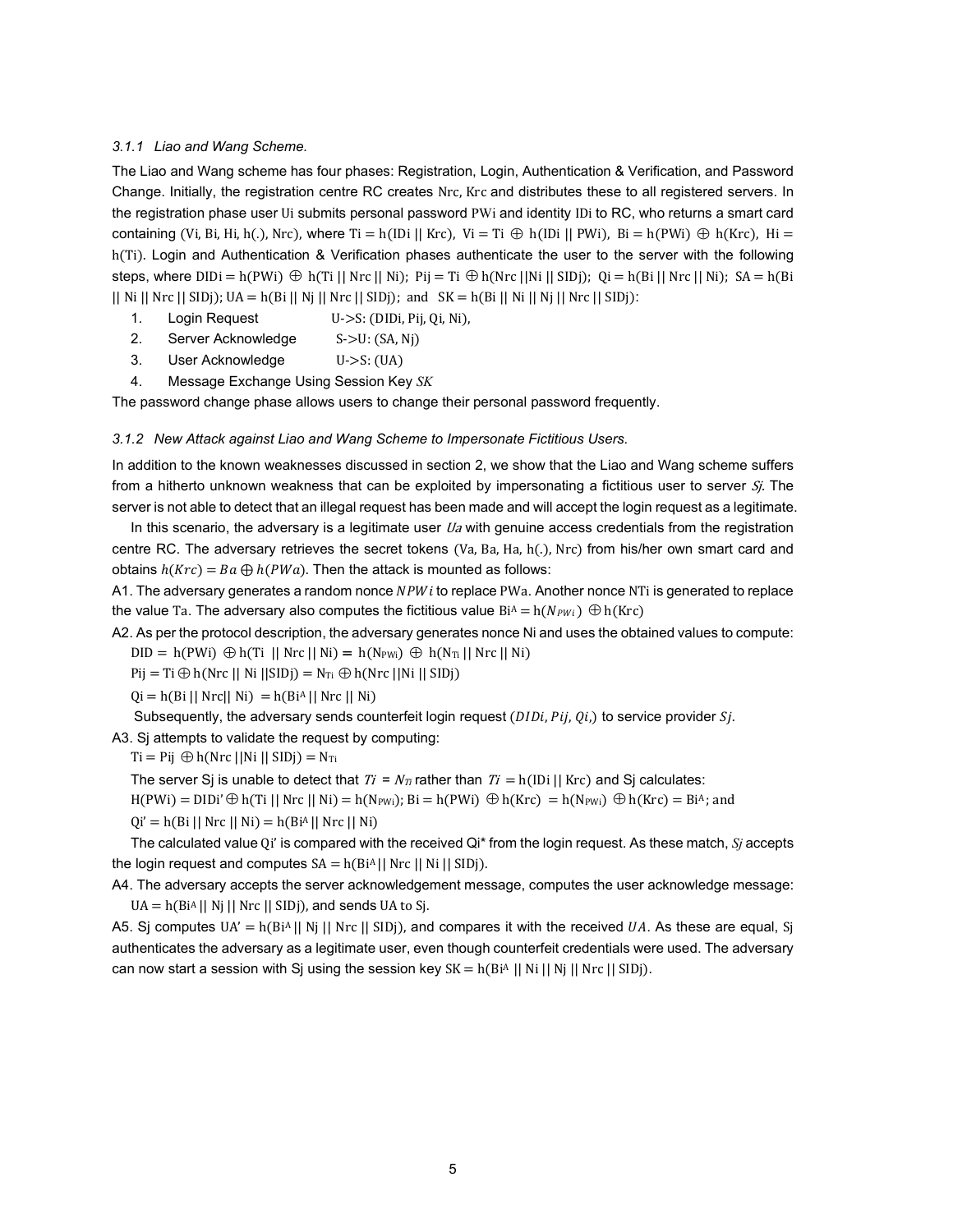In this attack, the adversary can use random access credentials to impersonate a fictitious identity to the server without knowing either legitimate IDi or PWi. The root cause of the attack is that the adversary is capable of obtaining RC's secret h(Krc) and then uses this secret to forge the essential value  $Bi^A = h(N_{PWi}) \oplus h(Krc)$ during the protocol session. This forged value BiA enables the creation of values DIDi and Qi. Meanwhile, the server only verifies that the same Bi component is used in the values DIDi and Qi. Hence, the server is unable to detect that fictitious credentials have been used, and it will accept the adversary's login request.

## **3.2 New Attack against Hsiang and Shih Scheme**

In this section, we demonstrate that the Hsiang and Shih scheme suffers from a hitherto unknown weakness that an adversary can exploit to impersonate a fictitious user to access a server Sj.

# *3.2.1 Hsiang and Shih Scheme.*

The Hsiang and Shih scheme has the same four phases as the Liao and Wang scheme. Initially, the registration centre RC creates Nrc, Krc and distributes h(SIDj || Nrc) to all registered servers. In the registration phase user Ui submits secret password  $h(Nb \oplus PWi)$  and identity IDi to RC, who returns smart card containing (Vi, Bi, Hi, Ri, h(.)), where Ti = h(IDi || Krc); Vi = Ti  $\oplus$  h(IDi || h(Nb $\oplus$  PWi)); Bi = Ai $\oplus$  h(Nb $\oplus$  PWi); Ri = h(h(Nb $\oplus$  PWi)  $||$  Nr); Hi = h(Ti); and Ai = h(h(Nb $\oplus$  PWi)  $||$  Nr)  $\oplus$  h(Krc  $||$  Nr). The user Ui enters Nb into the smart card and the Login and Authentication & Verification phases authenticate the user to the server with the following steps, where  $DIDi = h(Nb \oplus PWi) \oplus h(Ti || Ai || Ni);$  Pij = Ti  $\oplus h(Ai || Ni || SIDi);$  Oi = h(Bi || Ai || Ni); Di = Ri $\oplus$  SIDj  $\oplus$  Ni; Co = h(Ai || Ni<sub>+1</sub> || SIDj); Mir = h(SIDj || Nrc)  $\oplus$  Nir; C1 = h(Nir || h(SIDj || Nrc) || Nrj); C2 = Ai  $\oplus$  h(h(SIDj  $||$  Nrc)  $\oplus$  Njr); SA = h(Bi  $||$  Ni  $||$  Ai  $||$  SIDj); UA = h(Bi  $||$  Nj  $||$  Ai  $||$  SIDj); and SK = h(Bi  $||$  Ai  $||$  Ni  $||$  Nj  $||$  SIDj).

- 1. Login Request U->S: (DIDi, Pij, Qi, Di, Co, Ni)
- 2. Login Server S->RC: (Mjr, SIDj, Di, Co, Ni)
- 3. RC Acknowledge RC->S: (C1, C2, Nrj)
- 4. Server Acknowledge S->U: (SA, Nj)
- 5. User Acknowledge U->S: (UA)
- 6. Message Exchange Using Session Key SK

The password change phase allows users to change their personal password.

# *3.2.2 New Attack against Hsiang and Shih Scheme to Impersonate Fictitious Users.*

In addition to the known weaknesses discussed in section 2, we show that the Hsiang and Shih scheme suffers from the hitherto unknown weakness that can be exploited by impersonating a fictitious user to server Si. The server is not able to detect that an illegal request has been made and will accept the login request as a legitimate.

In this scenario, the adversary is a legitimate user Ua with genuine access credentials from the registration centre RC. The adversary retrieves the secret tokens (Va, Ba, Ha, Ra, Nba, h(.)) from his/her own smart card and obtains  $h(Krc \oplus Nr) = Ba \oplus h(Nba \oplus PWa) \oplus Ra$ . Then the attack is mounted as follows:

A1. The adversary generates the random nonces: NRi to replace Ri; N<sub>SPWi</sub> to replace h(Nb⊕PWi); and N<sub>Ti</sub> to replace Ti. Also, the adversary computes the fictitious values:  $A^A_i = N_{Ri} \bigoplus N(KrC \bigoplus Nr)$  and  $B^A_i = A^A_i \bigoplus N_{SPWi}$ . A2. The adversary generates the nonce Ni and uses the obtained values to compute:

DIDi = h(Nb⊕PWi) ⊕ h(Ti || Ai || Ni) = Nspwi ⊕ h(N<sub>Ti</sub> || A<sup>A</sup>i || Ni)

 $Pij = Ti \bigoplus h(Ai || Ni || SIDj) = N_{Ti} \bigoplus h(A^{A_i} || Ni || SIDj)$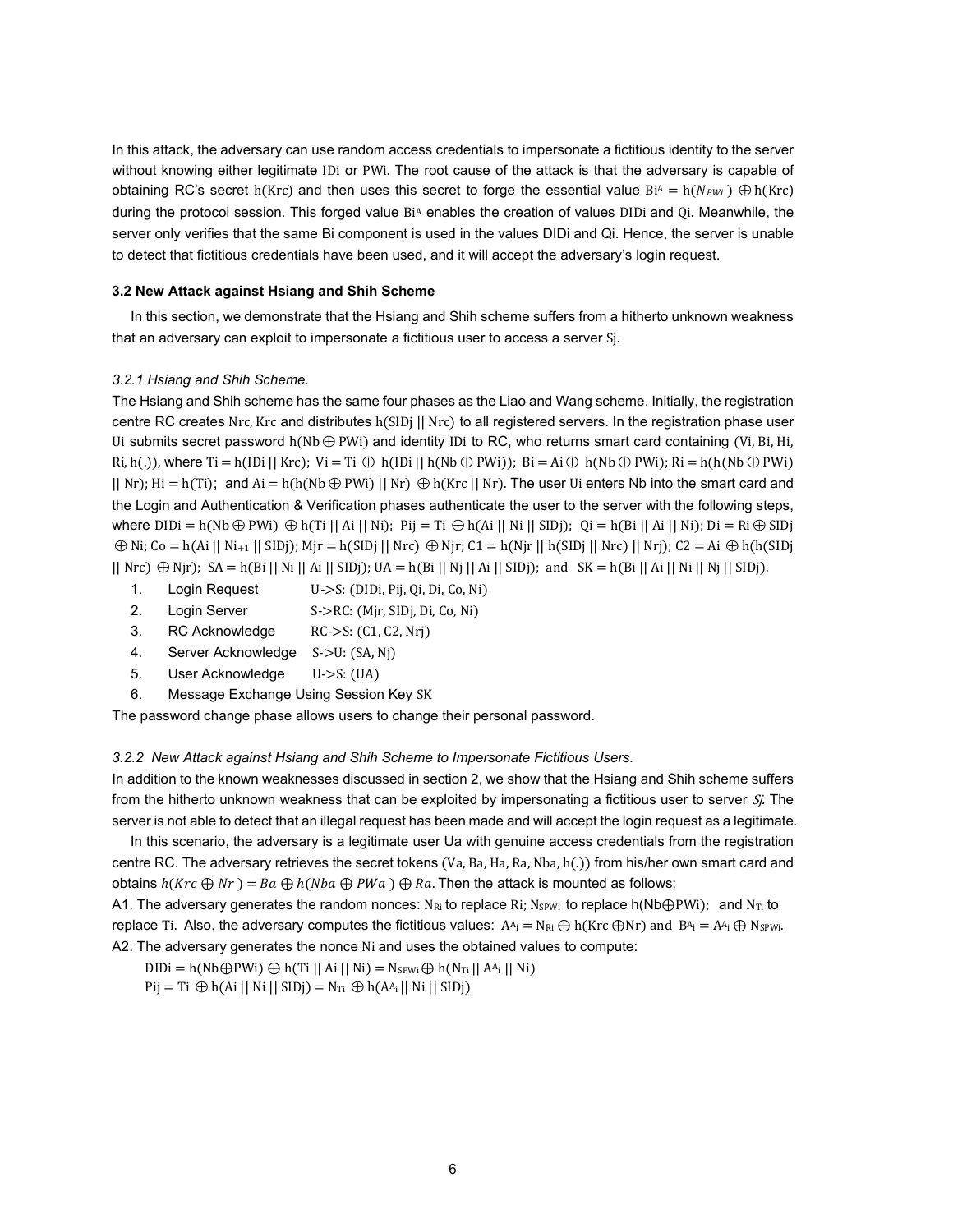$Qi = h(Bi || Ai || Ni) = Qi = h(B<sup>A</sup>i || A<sup>A</sup>i || Ni)$ 

 $Di = Ri \oplus SIDj \oplus Ni = N_{Ri} \oplus SIDj \oplus Ni$ 

 $Co = h(Ai || Ni_{+1} || SIDj) = h(A<sup>A</sup><sub>i</sub> || Ni_{+1} || SIDj)$ 

Subsequently, the adversary sends counterfeit login request (DIDi, Pij, Qi, Di, Co, Ni) to service provider Sj. A3. Sj generates nonce Njr, computes Mjr = h(SIDj || Nrc)  $\oplus$  Njr and sends (Mjr, SIDj, Di, Co, Ni) to the registration centre RC.

A4. RC performs the following calculations:

 $Nir = Mir \oplus h(SIDi || Nrc); Ri = Di \oplus SIDi \oplus Ni = NRi;$ 

 $Ai = Ri \bigoplus h(Krc \bigoplus Nr) = N_{Ri} \bigoplus h(Krc \bigoplus Nr) = A_{i}$ ; and  $C'o = h(Ai || N_{i+1} || SIDj) = h(A_{i} || N_{i+1} || SIDj)$ 

The calculated value Co is compared with the received value  $Co^*$ . As these match, RC accepts  $S_i$  as the legitimate server requested by the user. RC then generates nonce Nrj and computes:

 $C1 = h(Njr || h(SIDj || Nrc) || Nrj)$  and  $C2 = Ai \bigoplus h(h(SIDj || Nrc) \bigoplus Njr) = A^A_i \bigoplus h(h(SIDj || Nrc) \bigoplus Njr)$ Finally, RC sends the RC Acknowledge Message (C1, C2, Nrj) to Sj.

A5. Sj computes  $C1' = h(Njr || h(SID) || Nrc) || Nrj)$  and compares it with the received  $C1^*$ . As they are equal, Sj authenticates RC and computes:

 $Ai = C2 \oplus h(h(SID) || Nrc) \oplus Njr) = AAi; Ti = Pij \oplus h(Ai || Ni || SIDj) = NTi;$ 

h(Nb⊕PWi) = DIDi ⊕ h(Ti || Ai || Ni) = Nspwi; Bi = Ai ⊕ h(Nb⊕ PWi) = A<sup>A</sup>i ⊕ Nspwi = B<sup>A</sup>i;

 $Qi' = h(Bi || Ai || Ni) = h(B<sup>A</sup>i || A<sup>A</sup>i || Ni).$ 

The calculated value Qi' is compared with the received  $Q_i^*$  from the user login request message. As these are equal, Sj generates nonce Nj, computes  $SA = h$  (Bi || Ni || Ai || SIDj) and sends (SA, Nj) back to the user.

A6. The adversary accepts the server acknowledgement message, computes the user acknowledge message  $UA = h (B<sup>A<sub>i</sub></sup> || N<sub>j</sub> || A<sup>A<sub>i</sub></sup> || SIDj)$  and sends UA to Sj.

A7. Sj computes  $UA' = h (B_1 || N_j || A_1 || SD_j)$  and compares it with the received UA\*. As these are equal, Sj authenticates the adversary as a legitimate user, even though counterfeit credentials were used. The adversary can now start a session with Sj using the session key  $SK = h(B_A^a \mid |A_A^a| \mid N_i \mid N_j \mid SID)$ .

In line with the attack on the Liao and Wang scheme, the adversary can use random access credentials to impersonate a fictitious identity to the server without knowing either legitimate IDi or PWi. The root cause of the attack is that the adversary can obtain RC's secret  $h$  ( $Krc \oplus Nr$ ) and uses this secret (together with random values  $N_{Ri}$ , N<sub>SPWi</sub>, N<sub>Ti</sub>) to forge the essential values  $A_{i}$ ,  $B_{i}$  during the protocol session. Meanwhile, RC will only establish whether the values Ai, Di use the same component  $R_i$ . This is achieved by retrieving  $R_i$  from the received  $Di$ , using the retrieved  $Ri$  value to compute values of  $Ai$ , Co' and comparing the computed Co' with the received value Co\*. As these values match, RC is unable to detect that fictitious credentials have been used. RC will send the RC Acknowledge Message, which contains the forged  $A_{i}$ , to server  $S_i$ . As the server only verifies that the Login Request and the RC Acknowledge Message contain the same  $Ai$ , it is unable to detect that fictitious credentials have been used and will accept the bogus login request.

## **3.3 New Attacks against Lee et al. Scheme**

In this section, we show that the Lee et al. scheme suffers from a hitherto unknown weakness that an adversary can exploit to impersonate a fictitious user to access a server Si.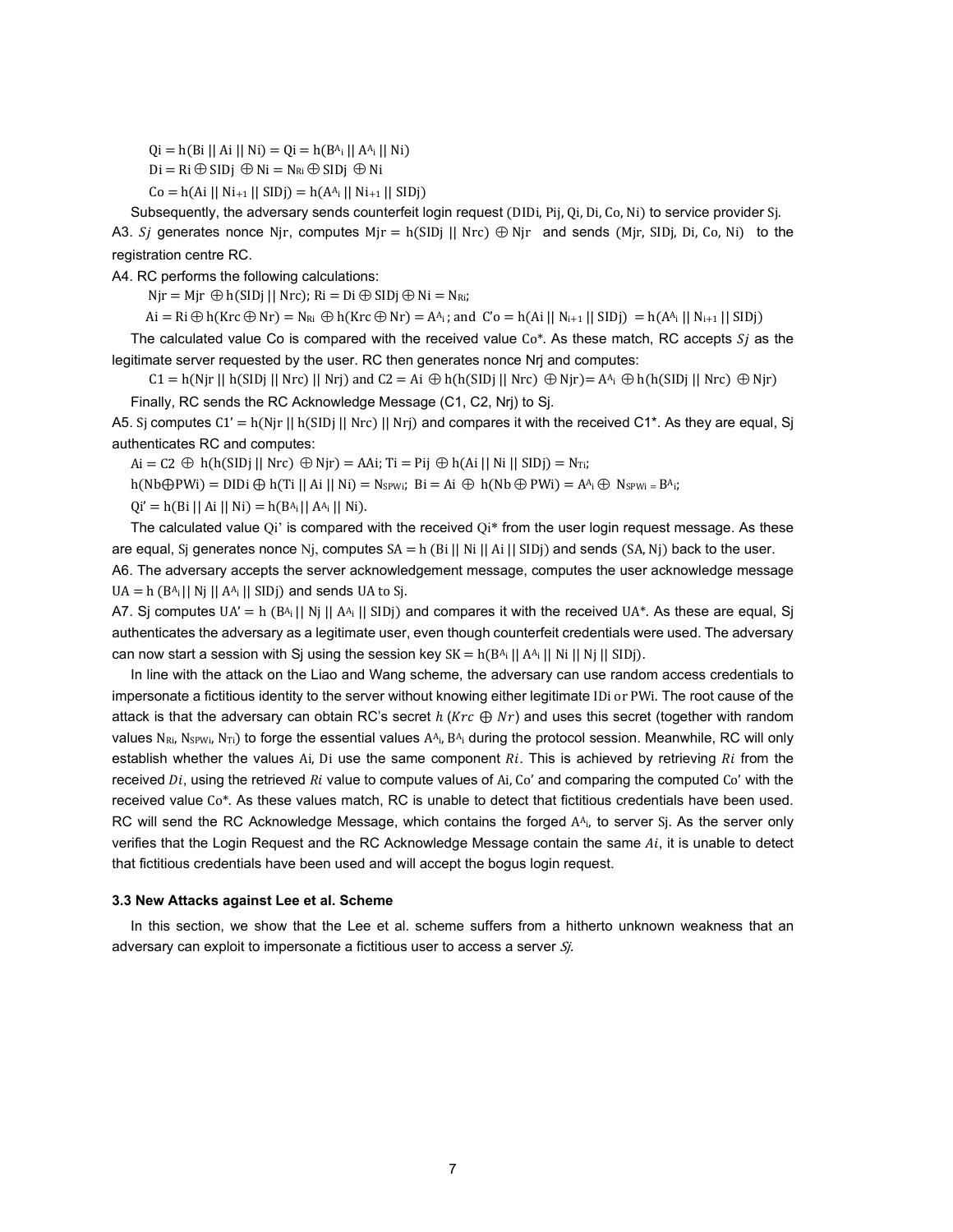## *3.3.1 Lee et al. Scheme.*

The Lee et al scheme has the same four phases as the Liao and Wang scheme. Initially, the registration centre RC creates Nrc, Krc and distributes h(Nrc), h (Krc || Nrc) to all registered servers. In the registration phase user Ui submits secret password  $h(Nb \oplus PW)$  and identity IDi to RC, who returns smart card containing (Vi, Bi, Hi, h(.), h(Nrc)), where Ti = h(IDi || Krc), Vi = Ti  $\oplus$  h(IDi || h(Nb $\oplus$  PWi)), Bi = h(h(Nb $\oplus$  PWi) ||h(Krc||Nrc)) and  $Hi = h(Ti)$ . On receipt of the smart card, Ui also stores Nb in the smart card. The Login and Authentication & Verification phases authenticate the user to the server with the following steps, where DIDi = h(Nb⊕ PWi) ⊕ h(Ti || Ai || Ni); Pij = Ti  $\oplus$  h(h(Nrc) ||Ni || SIDj); Qi = h(Bi || Ai || Ni); SA = h(Bi || Ni || Ai || SIDj); UA = h(Bi || Nj  $||$  Ai  $||$  SIDj); Ai = h(Ti  $||$  h(Nrc)  $||$  Ni); and SK = h(Bi  $||$  Ni  $||$  Nj  $||$  Ai  $||$  SIDj):

- 1. Login Request U->S: (DIDi, Pij, Qi, Ni)
- 2. Server Acknowledge S->U: (SA, Nj)
- 3. User Acknowledge U->S: (UA)
- 4. Message Exchange Using Session Key SK

The password change phase allows users to change their personal password.

#### *3.3.2 New Attack against Lee et al. Scheme to Impersonate Fictitious Users.*

In addition to the known weaknesses discussed in section 2, the Lee et al. scheme has an unknown weakness that can be exploited by an adversary to impersonate a fictitious user to access a server Sj. The server is not able to detect that an illegal request has been made and will accept the login request as a legitimate request.

In this scenario, the adversary is a legitimate user Ua with genuine access credentials from the registration centre RC. The adversary retrieves the secret tokens (Va, Ba, Ha, Ra, Nba, h(.), h(Nrc)) from his/her own smart card. Then the attack is mounted as follows:

A1. The adversary generates the random nonce  $N_{Ti}$  to replace original value Ti and uses the original values PWa, Nba and Ba associated with the legitimate account Ua. It is worth noting that PWa, Nba and Ba do not depend on the adversary's real identity IDa (PWi and Nb can be changed by users at any time) and therefore, these cannot be used to reliably identify user Ua.

A2. As per protocol description, the adversary generates nonce Ni and uses the obtained values to compute:

 $A^{A_i} = h(Ti \mid \mid h(Nrc) \mid \mid Ni) = h(Nr_i \mid \mid h(Nrc) \mid \mid Ni)$ ; DIDi = h(Nb⊕PWi) ⊕ h(Ti || Ai || Ni) = h(Nba ⊕ PWa) ⊕ h(N<sub>Ti</sub> || A<sup>A</sup>i || Ni); Pij = Ti  $\oplus$  h(h(Nrc) ||Ni || SIDj) = N<sub>Ti</sub>  $\oplus$  h(h(Nrc) ||Ni || SIDj); and Qi = h(Bi || Ai || Ni) = Qi =  $h(Ba || A<sup>A<sub>i</sub></sup> || Ni)$ 

Subsequently, the adversary sends the counterfeit login request (DIDi, Pij, Qi, Ni) to the service provider Sj. A3. Sj attempts to validate the request and computes: Ti = Pij  $\oplus$  h(h(Nrc) || Ni || SIDj) = N<sub>Ti</sub>

The server Sj is unable to detect that Ti = NTi rather than Ti = h(IDi || Krc). Thus, Sj uses this value to calculate: Ai = h(Ti || h(Nrc) || Ni) = h(N<sub>Ti</sub> || h(Nrc) || Ni); h(Nb⊕PWi) = DIDi ⊕ h(Ti || Ai || Ni) = h(Nba ⊕ PWa); Bi = h(h(Nb⊕ PWi) ||h(Krc || Nrc)) = h(h(Nba⊕ PWa) ||h(Krc || Nrc)) = Ba; and Qi' = h(Bi || Ai || Ni) = h(Ba|| A<sub>i</sub> || Ni). The calculated value Qi' is compared with the received Qi\* from the user login request. As these match, S<sub>i</sub> accepts the login request, computes  $SA = h$  (Bi || Ni || Ai || SIDj), and sends (SA, Nj).

A4. The adversary accepts the server acknowledgement message, computes the user acknowledge message  $UA = h$  (Ba|| Nj || Ai|| SIDj) and sends UA to Sj.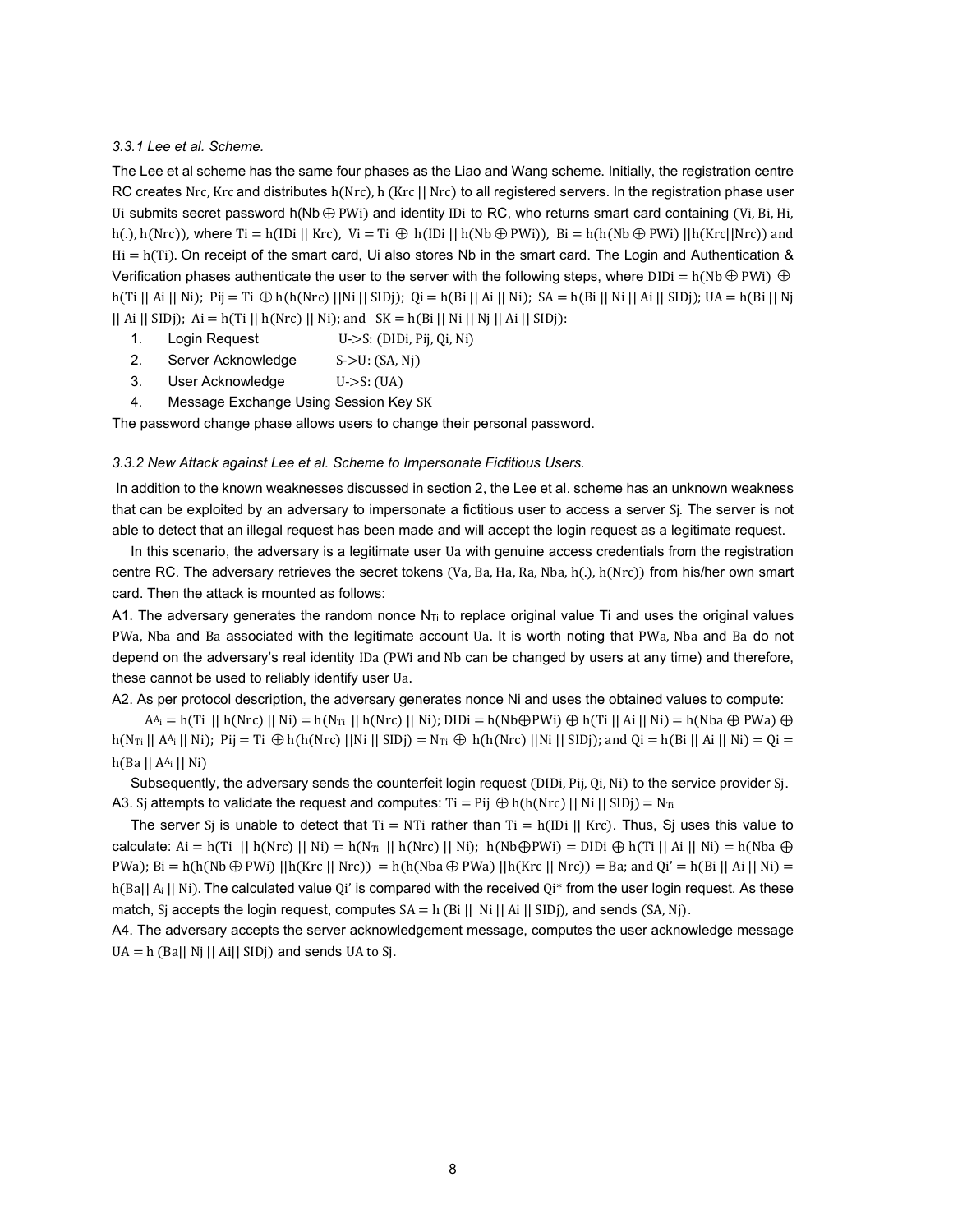A5. Sj computes  $UA' = h(Ba|| Nj || A_i || SIDj)$  and compares it with the received UA\*. As these are equal, Sj authenticates the adversary as a legitimate user, even though counterfeit credentials were used. The adversary can now start a session with Sj using the session key  $SK = h(Ba \mid |Ni \mid |Ni \mid |SiDi)$ .

In this attack, the adversary can use random access credentials to impersonate a fictitious identity to the server without knowing either legitimate IDi or PWi. The root cause of the attack is that this scheme misses dependencies in secrets: Values Ti, PWi, Nbi and Bi are the main components the server employs to authenticate users. However, there is no dependency between Ti (the user's secrete ID) and the other values. Thus, the adversary Ua can replace Ti with a random value  $N_{Ti}$  and use it together with original values PWa, Nba and Ba associated with the legitimate account Ua to forge the login credentials. As neither of PWa, Nba and Ba is linked to the identity of the user account, the use of a random Ti value cannot be detected.

# **3.4 New Attacks against Li et al. Scheme**

In this section, we show that the Li et al. scheme suffers from two hitherto unknown weaknesses can be exploited to access a server  $S_j$  without knowing *IDi* and *PWi*. We present an attack in section 3.4.2 where the adversary exploits a weakness to impersonate a fictitious user. In section 3.4.3, we present another new attack, where an adversary can use a stolen smart card to impersonate the owner of the stolen smart card.

## *3.4.1 Li et al. Scheme.*

The Li et al. scheme has the same four phases as the Liao and Wang scheme

Initially, the registration centre RC creates Nrc, Krc and distributes h(Krc || Nrc) and h(SIDj || Nrc) to all registered servers. In the registration phase user Ui submits secret password  $Ai = h(Nb \oplus PW)$  and identity IDi to RC, who returns smart card containing (Ci, Di, Ei, h(.), h(Nrc)), where  $Bi = h(ID]$  | Krc), Ci = h(IDi || h(Nrc) || Ai), Di  $= h(Bi || h(Krc || Nrc))$  and  $Ei = Bi \oplus h(Krc || Nrc)$ . On receipt of the smart card, Ui also stores Nb in the smart card. The Login and Authentication & Verification phases authenticate the user to the server with the following steps, where  $DIDi = Ai \oplus h(Di || SIDj || Ni);$   $Pij = Ei \oplus h(h(SIDj || h(Nrc)) || Ni);$   $M_1 = h(Pij || DIDi || Di || Ni);$  $M_2 = h(SIDj|| h(Nrc)) \oplus Ni; M_3 = h(Di || Ai || Nj || SIDj); M_4 = Ai \oplus Ni \oplus Nj; UA = h(Di || Ai || Ni || SIDj); and$  $SK = h(Di||Ai|| Ni || Nj || SIDj):$ 

- 1. Login Request  $U\rightarrow S$ : (DIDi, Pij, M<sub>1</sub>, M<sub>2</sub>)
- 2. Server Acknowledge S->U: (M<sub>3</sub>, M<sub>4</sub>)
- 3. User Acknowledge U->S: (UA)
- 4. Message Exchange Using Session Key SK

The password change phase allows users to change their personal password.

## *3.4.2 New Attack against Li et al. Scheme to Impersonate Fictitious Users.*

In this scenario, the adversary has obtained a smart card through malicious means and retrieves the secret values (Ci, Di, Ei, Nb, h(.), h(Nrc)), from the stolen smart card. Then the attack is mounted as follows:

A1. The adversary generates the nonce  $N_{Ai}$  to replace original token Ai and uses the retrieved tokens Di, and Ei associated with the legitimate owner of the smart card.

A2. As per protocol description, the adversary generates nonce Ni and uses the obtained values to compute:

$$
DIDi = Ai \oplus h(Di || SIDj || Ni) = N_{Ai} \oplus h(Di || SIDj || Ni); Pij = Ei \oplus h(h(SIDj || h(Nrc)) || Ni);
$$

 $M_1 = h$  (Pij || DIDi || Di || Ni); and  $M_2 = h$  (SIDj|| h(Nrc))  $\oplus$  Ni.

Subsequently, the adversary sends counterfeit login request (DIDi, Pij,  $M_1$ ,  $M_2$ ) to service provider Sj.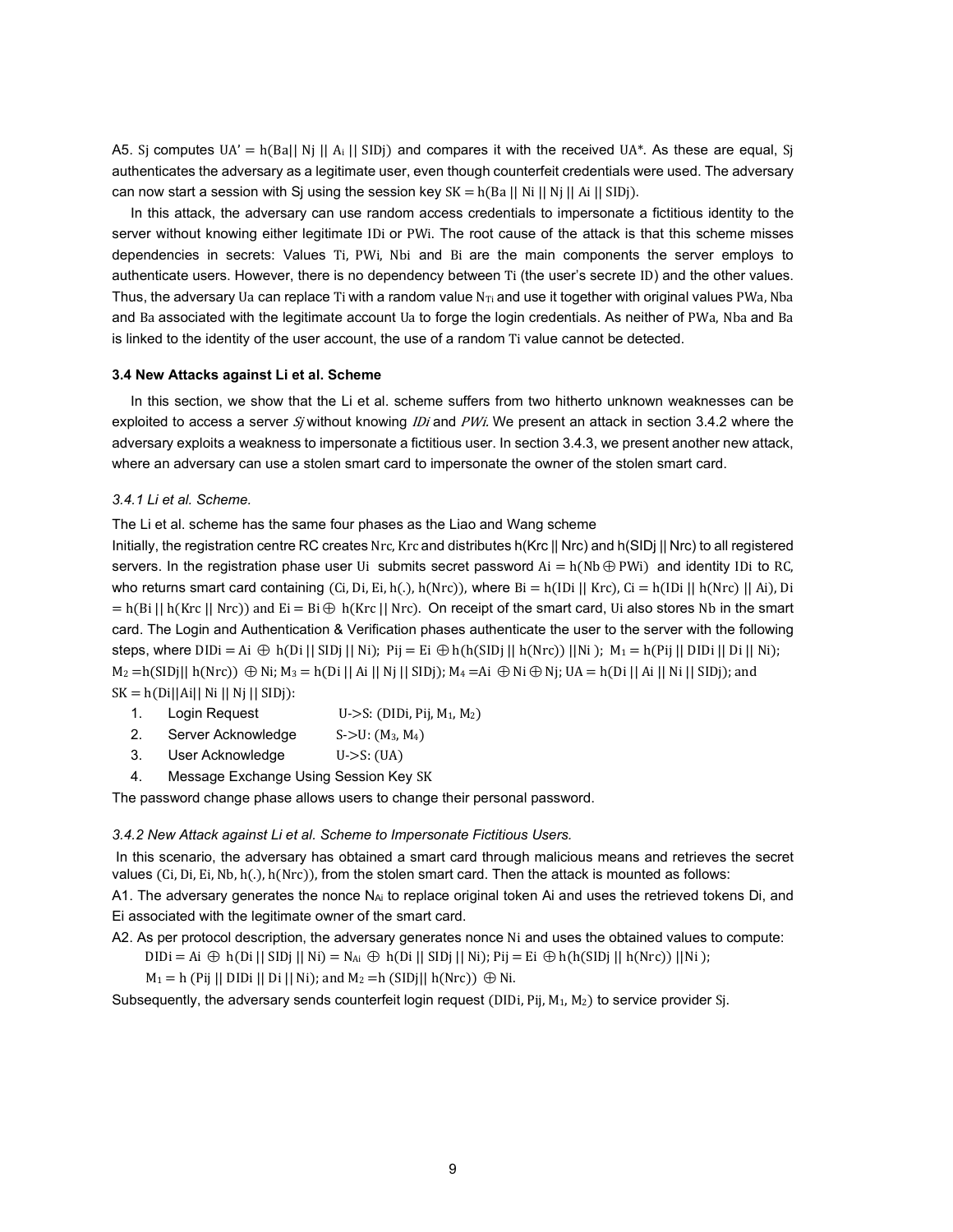A3. Sj attempts to validate the request and computes:

 $Ni = M_2 \oplus h(SIDj|| h(Nrc))$ ; Ei = Pij  $\oplus h(h(SIDj || h(Nrc)) || Ni)$ ; Bi = Ei $\oplus h(Krc || Nrc)$ ;

 $Di = h(Bi || h(Krc || Nrc))$ ; Ai = DIDi  $\bigoplus h(Di || SIDj || Ni) = N_{Ai}$ ; and  $M_1' = h(Pij || DIDi || Di || Ni)$ .

The calculated value  $M_1'$  is compared with the received  $M_1^*$  from the login request. As these are equal, Sj accepts the login request, generates nonce N<sub>i</sub> and computes the server acknowledgement message  $(M_3, M_4)$ :  $M_3 = h$  (Di || Ai || Nj || SIDj) = h (Di || N<sub>Ai</sub> || Nj || SIDj); and  $M_4 = A$ i  $\oplus$  Ni $\oplus$  Nj  $= N_{Ai} \oplus N$ j $\oplus$  Nj. Sj responds with  $(M_3, M_4)$  to the adversary.

A4. The adversary accepts the server acknowledgement message and computes:

 $UA = h(Di \mid Ai \mid Ni \mid SIDj) = h(Di \mid N_{Ai} \mid Ni \mid SIDj)$ . The adversary send UA to Sj.

A5. Sj computes UA' =  $h(Di || Na<sub>i</sub> || Ni || SIDj)$  and compares it with the received UA\*. As these are equal, Sj authenticates the adversary as a legitimate user, even though counterfeit credentials were used. The adversary can now start a session with S<sub>i</sub> using session key SK = h(Di || Ai || Ni || Nj || SIDj).

In this attack, the adversary can use random access credentials to impersonate a fictitious identity to the server without knowing either legitimate IDi or PWi. The root cause of the attack is that this scheme misses dependencies in secrets: Values Ai, Bi and Di are the main components the server employs to authenticate users. However, there is no dependency between Ai and the other values. Thus, the adversary Ua can replace Ai with a random value NAi and use it together with original values Bi and Di associated with the victim's account Ui to forge the login credentials. As the secret Ai is not linked to the identity of the user account, the use of a random Ai value cannot be detected. In summary, the adversary can use forged credentials to gain access to server Sj. Note: If the server Sj keeps detailed records of the session, Sj can contact the registration centre and use either the value Di or Ei to track down the owner Ui of the stolen smart card (both of which have Bi as a component, which in turn contains IDi). However, the attack cannot be traced back to the adversary.

#### *3.4.3 New Attack against Li et al. Scheme to Impersonate Owner of a Stolen Smart Card*

In this attack, an adversary can fool a service provider Sj to authenticate the adversary as the legitimate owner Ui of the smart card, even though the adversary does not know the corresponding personal password PWi. In this scenario, the adversary has obtained the smart card of user Ui through malicious means.

The adversary retrieves the secret values (Ci, Di, Ei, Nb, h(.), h(Nrc)) from the stolen smart card. Further, the attacker requires a record of a login request message (DIDi<sub>k</sub>, Pik, M<sub>1k</sub>, M<sub>2k</sub>) from the legitimate owner Ui of the smart card to any service provider Sk. Then the attack is mounted as follows:

A1. The adversary retrieves Ai from the recorded login message by computing:

 $Ni_k = M_{2k} \oplus h(SID_k || h(Nrc))$ ; and  $Ai = DIDi_k \oplus h(Di || SID_k || Ni_k)$ .

A2. As per protocol description, the adversary generates nonce Ni and uses the obtained values to compute:

Pij = Ei ⊕ h(h(SIDj || h(Nrc)) ||Ni ); DIDi = Ai ⊕ h(Di || SIDj || Ni) = N<sub>Ai</sub> ⊕ h(Di || SIDj || Ni);

 $M_1 = h$  (Pij || DIDi || Di || Ni); and  $M_2 = h(SIDj|| h(Nrc)) \oplus Ni$ .

With these values, the adversary can now construct the counterfeit login request message (DIDi, Pij,  $M_1, M_2$ ), which is sent to service provider Sj. The remainder of this attack follows the original protocol specification.

The targeted service provider Sj is unable to detect that the login message is counterfeit and will authenticate the adversary as user Ui. After the verification phase has finished, the adversary can communicate with Sj using session key SK=h (Di||Ai||Ni||Nj|| SIDj).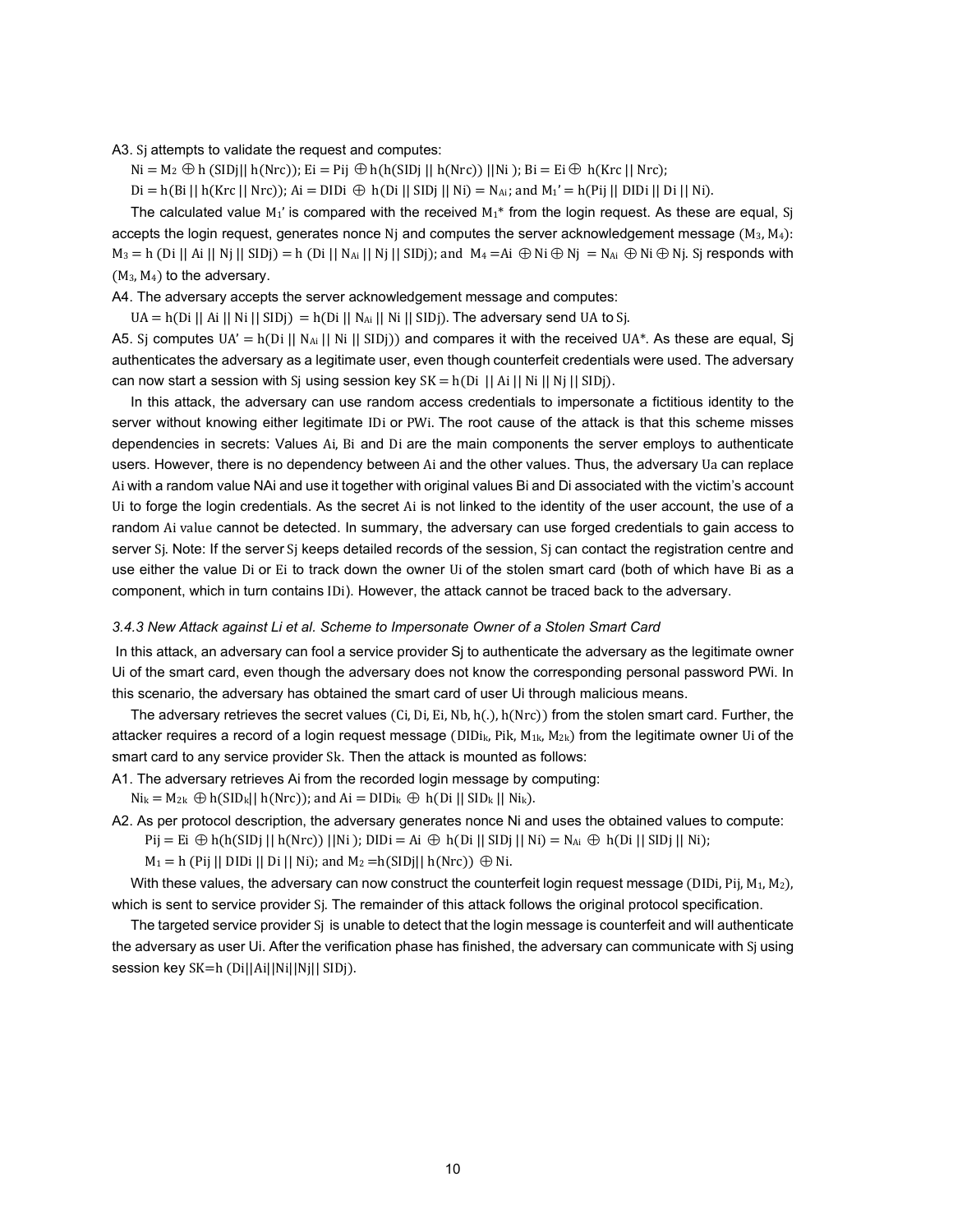In this attack, the adversary can impersonate an owner of any stolen smart card to access servers without knowing either legitimate IDi or PWi. The root cause of this attack is that an attacker can extract usable tokens from a stolen smart card. These tokens can then be used to retrieve the value Ai from a previously recorded message. Thus, the adversary has all required components to authenticate as user Ui to any server Sj.

# **4 ANALYSIS AND PREVENTION OF NEWLY REVEALED WEAKNESSES ON DYNAMIC ID-BASED PASSWORD AUTHENTICATION SCHEMES**

The new attacks presented in the previous section demonstrate that none of the examined schemes can guarantee mutual authentication, as an adversary can forge an apparently valid login request. The authentication schemes of Liao and Wang, Hsiang and Shih, Lee et al. and Li et al., all use a dynamic identity (value DIDi) to protect the user anonymity during the session with server Sj. As information can be extracted from smart cards [30], a user password PWi is used to provide two-factor security. The authors claim that their schemes are secure, as long as only the password or the smart card, but not both, are obtained by an adversary [10, 11, 12, 13]. Further, the design requirements of these schemes state that no verification or password tables should be maintained in the servers. Thus, the basic steps for authentication in these schemes are:

- Users calculate authentication tokens based on users' password, their real identity and information stored in the smart card.
- Servers verify the users' authentication tokens by comparing them against re-computed values obtained from the components received from users and system-wide information obtained from the registration centre during the server registration phase.

Thus, Sj essentially establishes whether the values received from  $U_i$  are consistent with the values sent from a user who has registered with the registration centre RC. However, no attempt is made to establish whether the user is in fact registered with RC.

# **4.1 Investigation Results**

Investigating the structure of the communication messages in all the discussed authentication schemes reveals that all these schemes fail to fulfil the following required conditions:

- C1. *Non-disclosure of Registration Centre secrets:* If an adversary can learn Registration Centre secrets, the adversary can obviously use these to create forged credentials that a server cannot distinguish from legitimate credentials. Registration Centre secrets include values such as Krc,  $h(Krc)$ ,  $h(Krc \oplus Nr)$ .
- C2. *Sufficient dependencies between user-submitted values*: Servers use components received from the user to re-compute authentication tokens. If there are insufficient dependencies between these usersubmitted values, then an adversary that is also a legitimate user might be able to use a combination of random values and values obtained from the legitimate smart card to forge authentication tokens.
- C3. *Inability of unauthorized parties to retrieve usable tokens from smart cards*: All authentication schemes discussed in this paper assume that an attacker can retrieve values from a smart card that has been obtained by malicious means. Thus, it is important to store authentication tokens in a protected manner that prevents an unauthorized party to use these values in a bogus authentication request.

In authentication schemes were condition C1 is violated, the adversary first retrieves secret RC information from a smart card and then uses the retrieved information to forge suitable credentials to impersonate a fictitious user. As the forged credentials are created using bona fide RC secrets, servers are not able to detect the forgery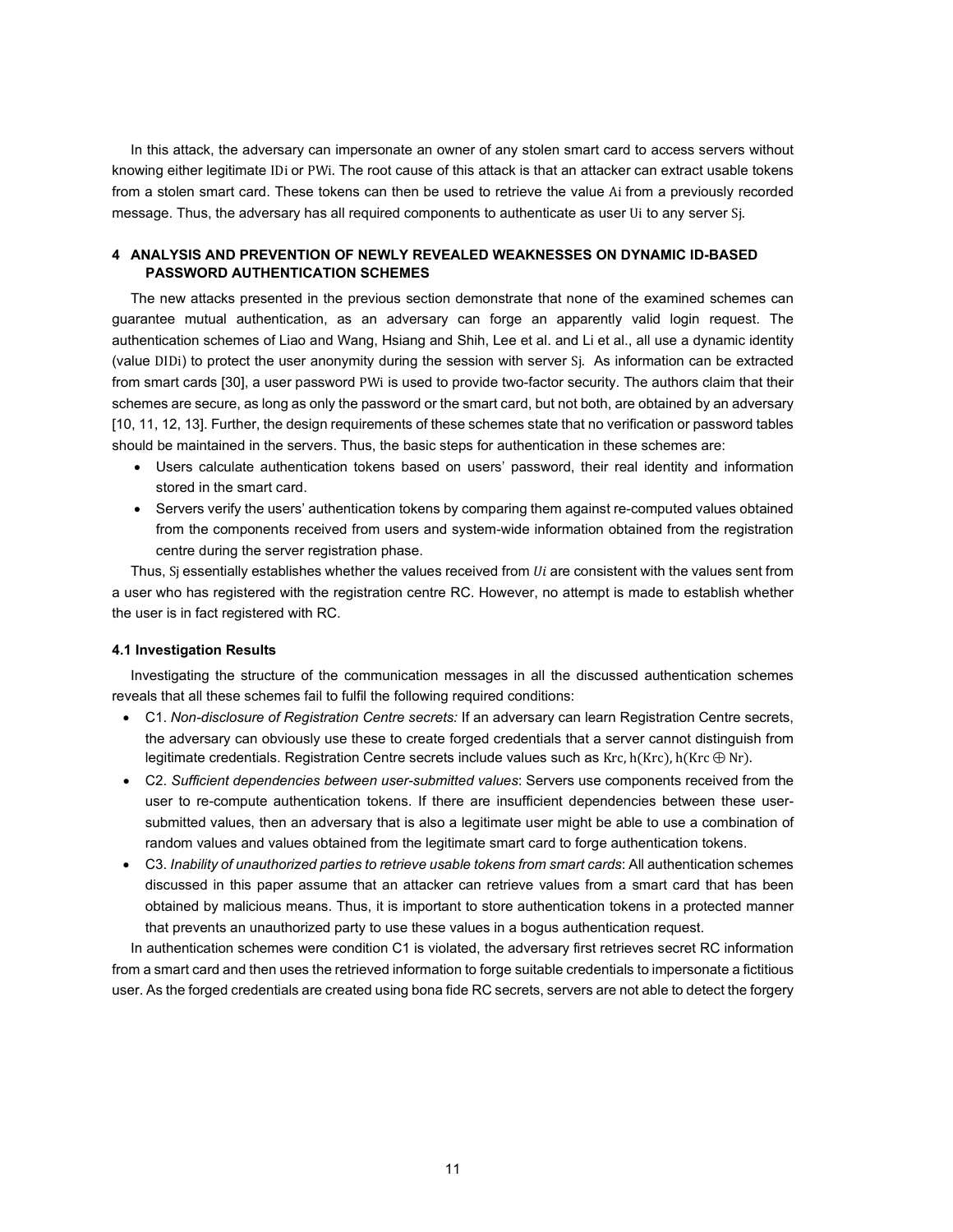and will accept the forged credentials. For example, consider the attack on the Liao and Wang scheme detailed in Section 3.1.2. The adversary, which is a legitimate user of the system, uses his/her password PWi to retrieve h(Krc) = Bi  $\oplus$  h(PWi) from the smart card. Subsequently, the attacker uses two random values N<sub>Ti</sub> and  $N_{PWL}$ The former, N<sub>Ti</sub> is used to replace Ti and  $N_{PW}$  is used in conjunction with the retrieved h(Krc) to calculate a fictitious Bi. These values are then used to forge a request to server Sj, who is not able to detect the request as being illegitimate. Thus, the leakage of RC's secret h(Krc) leads to the fictitious user attack, where an adversary can impersonate a fictitious user to gain access to server.

Authentication schemes that violate condition C2, allow attackers to use a combination of random values together with legitimate user components. If there are insufficient interdependencies between these values, then servers are not able to detect that the random values are not related to the legitimate components and they might accept bogus authentication requests. For example, consider the attack against the Lee et al. scheme outlined in Section 3.3.2. The adversary is a legitimate user Ua that attempts to authenticate as a fictitious user. The adversary replaces the value Ti with a random value  $N_{Ti}$  and uses the original values PWa, Nba and Ba associated with the legitimate account Ua. As there are no dependencies between Ti and PWi, Nbi, Bi, the computations performed by server  $S_j$  all yield the expected result. Thus,  $S_j$  is not able to detect that token  $N_{Ti}$  is a counterfeit value, rather than value h(IDi || Krc), that corresponds to the received values derived from PWa, Nba and Ba. Therefore, the server accepts the counterfeit authentication request as a legitimate request.

If an authentication scheme violates condition C3, then the attacker can directly use values from a smart card that has been obtained by malicious means to mount the attack. For example, consider again the attack against the Li et al. scheme outlined in Section 3.4.2. In addition to violate condition C2 (sufficient dependencies between user-submitted values) it also violates condition C3: The adversary is able to retrieve values Di, Ei from the smart car (as these are stored in an unprotected manner) and can use these values in the attack. As these values are legal values created by RC, severs are unable to detect that they are used by an unauthorized entity.

In summary, the new attacks revealed in this paper succeed, as servers do not possess sufficient knowledge about users' access credentials. Servers re-compute these credentials based on received values and secrets shared with the registration centre and compare the computed values with the received values. If they match, servers assume successful authentication. In cases where the conditions C1 and C2 are not met, adversaries can construct suitable credentials based on secret values extracted from the smart card and random values that servers cannot distinguish from genuine credentials.

## **4.2 Design Guidelines for Attack Prevention**

In this section, we propose a set of design guidelines for dynamic ID-based remote user authentication schemes in multi-server environments in order to prevent the weaknesses revealed during our investigation.

- DG1*. No passwords exposure:* The user's password should not be revealed to any principals, servers or the registration centre. If the user's password is revealed during registration or authentication, any administrator of the server/registration centre could use the identity and password to impersonate users.
- DG2*. Efficient password procedures:* The authentication scheme should feature efficient and convenient procedures for users to select and update their personal passwords. Further, the authentication mechanism should provide an efficient solution for dealing with incorrect passwords. In general, this can be achieved by implementing authentication as close to the user as possible, e.g. if a smart card is used, the user should be authenticated locally by the smart card without interaction with any server.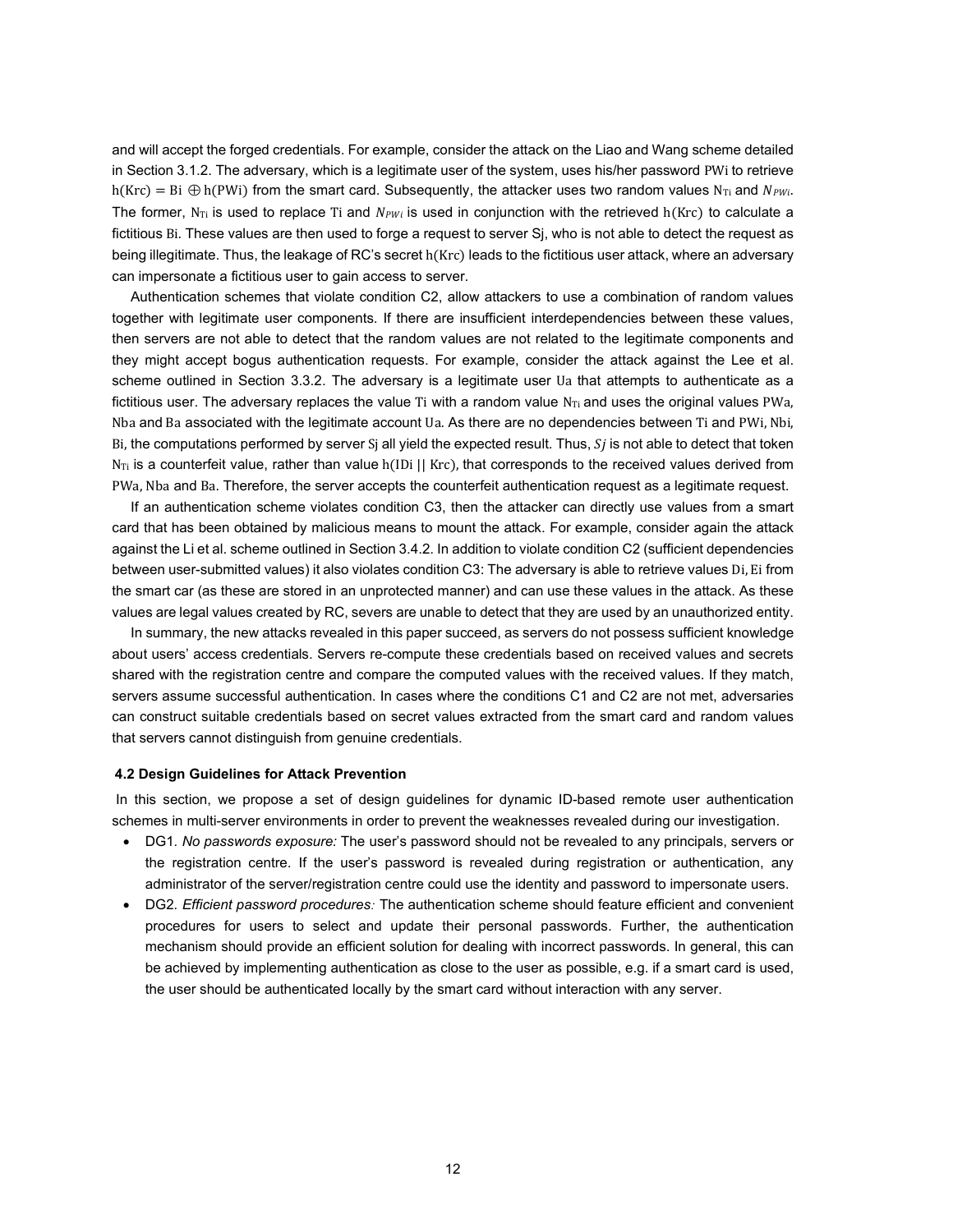- DG3*. Safeguarding of RC secrets:* Implementation of this enhancement requires identification of all RC secrets used to compute tokens that are stored in smart cards or used in the login and verification phase and then ensuring that these secrets cannot be utilized by users to forge tokens.
- DG4*. Ensuring sufficient interdependencies between authentication tokens:* Authentication tokens submitted by users in the login request require sufficient interdependencies to ensure that the attackers cannot mix legitimate tokens with random values or other counterfeit tokens.
- DG5*. Protected stored authentication tokens:* If a possession factor such as a smart card is used, then any authentication tokens stored in the smart card should be stored in a protected manner that prevents extraction of usable tokens by unauthorized entities. As has been demonstrated in this work, if servers authenticate users only based on information directly stored in a smart card, then an adversary can retrieve these tokens from a maliciously obtained smart card to impersonate users.
- DG6*. Multi-factor authentication:* Authentication should be based upon at least two factors of the following categories 1) knowledge factors; 2) possession factors; and 3) inherence factors. For example, a password is a knowledge factor and a smart card is a possession factor. In such a scenario, a strong password should be used to authenticate the legitimate user to the smart card. On successful user authentication, the smart card will initiate a mutual authentication process with a server.
- DG7*. Mutual authentication:* Mutual authentication should be achieved between the user and the corresponding remote systems/server. The user can authenticate the identity of the server and the server can verify the identity of the user.
- DG8. *Session key agreement:* A session key should be established between user and server, once mutual authentication has been achieved. Any subsequent communication is encrypted with this session key, which provides confidentiality and secrecy of the transmitted data. In any further sessions a new key needs to be established. Both server and user need to be able to verify freshness of the agreed session key.
- DG9*. Forward secrecy:* Forward secrecy indicates that if the master secret key of any server is compromised, the secrecy of any previously established session keys should not be affected.
- DG10*. User anonymity:* User anonymity ensures that an eavesdropper cannot identify which user is involved in a communication with a server. Consequently, an adversary cannot analyze the activities being performed by a specific user.
- DG11. *Possession factor revocation:* If a possession factor (e.g. a smart card) is lost, users need the ability to revoke this possession factor. Thus, the system needs to provide a mechanism to invalidate a possession factor that ensures that it will not be accepted in any future authentication processes, even if an attacker should obtain all required authentication factors (e.g. an attacker may learn the users password through social engineering).
- DG12*. Resistance to attacks:* A secure protocol design needs to be resistant against various attacks such as forgery attacks [33]; replay attacks [3, 36]; stolen smart card attacks [10]; parallel session attacks [3, 31, 32]; stolen-verifier attack [34], insider attack [12, 37] and denial-of-service [9, 38].

# **4.3 Application of Proposed Guidelines**

The conformance of the four discussed schemes [10, 11, 12, 13] is established by examining their compliance with the twelve above proposed guidelines. The results of this evaluation are summarized in Table 2. The second column of this table indicates the violated design guidelines, while the third column presents the root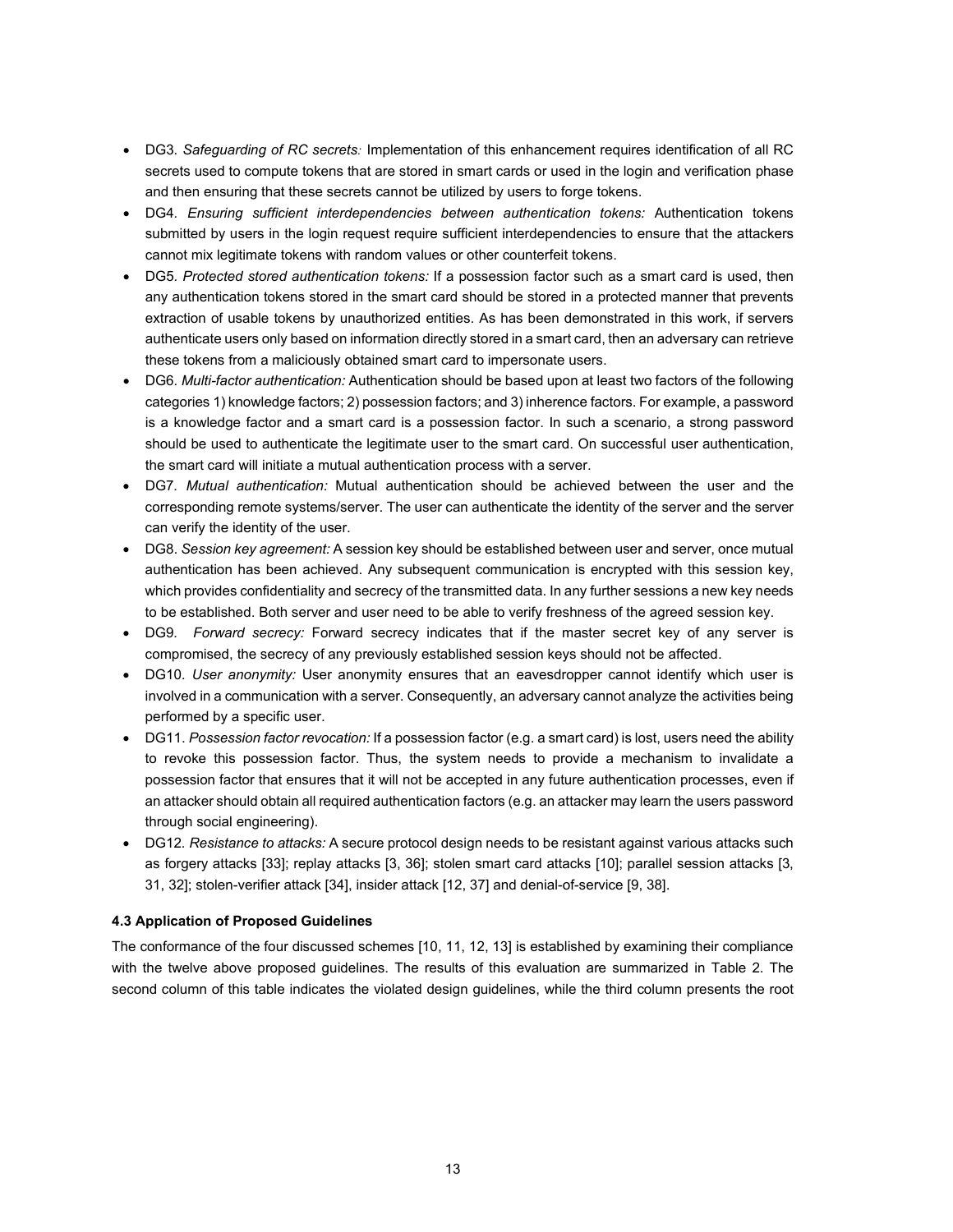cause of the attack discovered on each scheme. This study shows that for all the schemes evaluated with new discovered attacks violate at least one of the guidelines. Hence, the application of the proposed guidelines shows how non-conformance with these guidelines causes the protocols to be attackable.

| <b>Analyzed Protocol</b> | <b>Violated guidelines</b> | The root cause of the attack                                                                                       |
|--------------------------|----------------------------|--------------------------------------------------------------------------------------------------------------------|
| Liao and Wang Scheme     | DG3, DG5                   | Adversary can obtain the secret of RC: h(Krc).                                                                     |
| Hsiang and Shih Scheme   | DG3, DG5                   | Adversary can obtain the secret of RC: $h(Krc \oplus Nr)$ .                                                        |
| Li et al. Scheme         | DG4                        | The scheme misses dependencies in secrets.                                                                         |
| Li et al. Scheme         | DG4, DG5                   | The scheme misses dependencies in secrets and the<br>adversary can extract usable tokens from a stolen smart card. |

## **5 CONCLUSION**

In this paper, four dynamic ID-based password authentication schemes for multi-server environments were reviewed. Further, several hitherto unknown attacks against these schemes were revealed. The presented new attacks ascertain that these protocols fail to achieve mutual authentication and it was demonstrated how an adversary can impersonate either a fictitious or a legitimate user to any server. These attacks are possible, as the servers re-compute authentication tokens based on received values and secrets shared with the registration centre. By crafting suitable counterfeit credentials based on secret values extracted from the smart card, an adversary can trick a server to accept these counterfeit credentials.

We investigated the weaknesses exploitable by the discussed dynamic ID-based authentication schemes and established the reasons for the success of the new attacks. Furthermore, we proposed a new set of design guidelines to prevent such exploitable weaknesses on dynamic ID-based remote user authentication schemes in multi-server environments and we demonstrated how non-conformance with these guidelines causes the analyzed protocols to be attackable.

## **REFERENCES**

- [1] A Jurcut, T Coffey and R Dojen (2017) A novel security protocol attack detection logic with unique fault discovery capability for freshness attacks and interleaving session attacks. IEEE Trans Dependable Secure Compututing, 16(6), 969-983. https://doi.org/10.1109/TDSC.2017.2725831.
- [2] A Jurcut (2018) Automated logic-based technique for formal verification of security protocols. Journal of Advances in Computer Network, vol. 6, pp. 77–85.
- [3] A. Jurcut, T Coffey and R Dojen (2014) Design guidelines for security protocols to prevent replay & parallel session attacks. Computers & Security, vol. 45, pp. 255–273.
- [4] X Huang, Y Xiang, E Bertino, J Zhou and L Xu (2014) Robust multi-factor authentication for fragile communications. IEEE Transactions on Dependable and Secure Computing, 11, 568-581.
- [5] A.R Sadeghi, T Schneider and M Winandy (2010) Token-based cloud computing. Trust and Trustworthy Computing, Springer, 417-429.
- [6] C.T Li and M.S Hwang (2010) An efficient biometrics-based remote user authentication scheme using smart cards. Journal of Network and Computer Applications, 33, 1-5.
- [7] R. Song (2010) Advanced smart card based password authentication protocol. Computer Standards & Interfaces, 32, 321-325.
- [8] M. Giri and C. S. Vorugunti, 2014 A robust and efficient smart card based dynamic identity authentication protocol, Networks & Soft Computing (ICNSC), 71-75.
- [9] A. Jurcut, J. Chen, A. Kalla, M. Liyanage and J. Murphy (2019) A Novel Authentication Mechanism for Mobile Satellite Communication Systems. Proc. of IEEE Wireless Communications and Networking Conf. (WCNC).